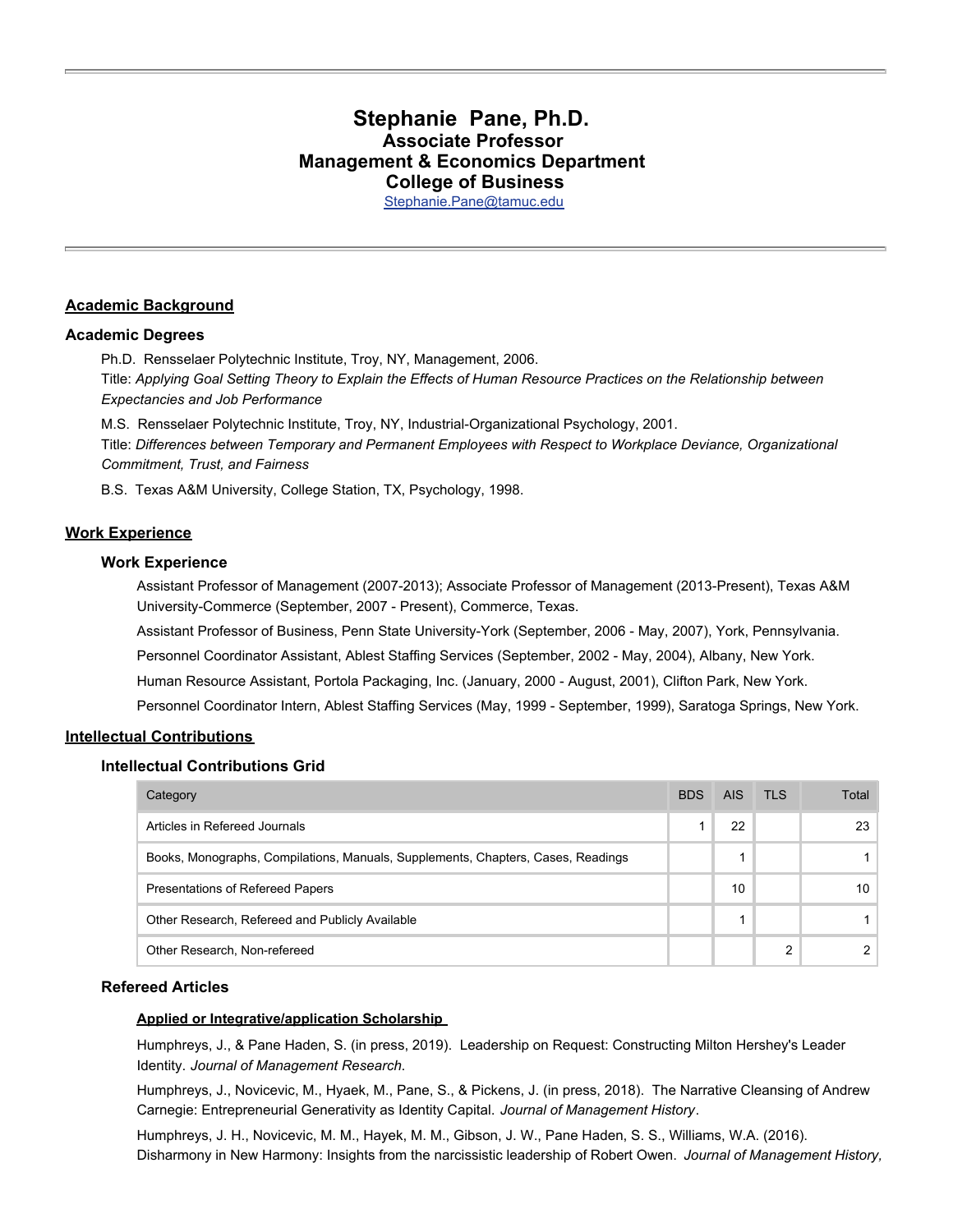*22 (2)*, 146-170.

Pane Haden, S. S., Kernek, C. R., & Toombs, L. L. (2016). The entrepreneurial marketing of Trumpet Records. *Journal of Research in Marketing and Entrepreneurship, 18 (1)*, 109-126.

Humphreys, J. H., Pane Haden, S. S., Hayek, M., Williams, W. A., Oyler, J. D., Novicevic, M.M., Smothers, J., & Clayton, R.W. (2015). The collective endorsement of James Meredith: Initiating a leader identity construction process. *Human Relations, 68 (9)*, 1389-1413.

Humphreys, J. H., Pane Haden, S. S., & Davis, J. (2015). Falling from a calling: Entitlement and the social (de)construction of leader identity. *Journal of Applied Management and Entrepreneurship, 20 (4)*, 6-24.

Humphreys, J. H., Randolph-Seng, B., Pane Haden, S. S., & Novicevic, M. M. (2015). Integrating libertarian paternalism into paternalistic leadership: The choice architecture of H.J. Heinz. *Journal of Leadership and Organizational Studies, 22 (2)*, 187-201.

Humphreys, J. H., Williams, A., Pane Haden, S., Hayek, M., Pryor, M. G., Randolph-Seng, B. (2014). Servant leadership: Approaching the paradox from the life-stories of Ping Fu. *Journal of Applied Management and Entrepreneurship, 19 (4)*, 43-60.

Pane Haden, S. S., Diaz, S., Humphreys, J. H., & Hayek, M. (2014). Leading aesthetically: Insights from the founders of the San Antonio Conservation Society. *Journal of Applied Management and Entrepreneurship, 19 (2)*, 54-77.

Barnes, B., Humphreys, J. H., Oyler, J. D., Pane Haden, S., & Novicevic, M. M. (2013). Transcending the power of hierarchy to facilitate shared leadership. *Leadership and Organization Development Journal, 34 (8)*, 741-762.

Humphreys, J. H., Pane Haden, S. S., Hayek, M., Einstein, J., Fertig, J., Paczkowski, W., & Weir, D. (2013). Entrepreneurial stewardship and implicit CSR: The responsible leadership of Lillian Shedd McMurry. *Journal of Applied Management and Entrepreneurship, 18 (3)*, 25-50.

Caruth, D. L., Pane Haden, S. S., & Caruth, G. D. (2013). Critical factors in human resource outsourcing. *Journal of Management Research, 13 (4)*, 187-195.

Evans, W. R., Pane Haden, S. S., Clayton, R. W., & Novicevic, M. M. (2013). History of management thought about social responsibility. *Journal of Management History, 19 (1)*, 8-32.

Morf, D., Flesher, D. L., Hayek, M., Pane Haden, S., & Hayek, C. (2013). Shifts in corporate accountability reflected in socially responsible reporting: A historical review. *Journal of Management History, 19 (1)*, 87-113.

Pane Haden, S. S. (2012). Realistic job previews and performance: The mediating influence of personal goals. *Journal of Management Research, 12 (3)*, 163-178.

Humphreys, J. H., Pane Haden, S., Oyler, J. D., Cooke, J., Zhao, D., Hayek, M., & Little, C. (2012). Pragmatism and personalism in post-merger leadership: Lessons from the founding of LULAC. *Journal of Applied Management and Entrepreneurship, 17 (2)*, 38-62.

Pane Haden, S. S., Caruth, D. L., & Oyler, J. D. (2011). Temporary and permanent employment in modern organizations. *Journal of Management Research, 11 (3)*, 145-158.

Humphreys, J. H., Pane Haden, S. S., Novicevic, M. M., Clayton, R. W., & Gibson, J. W. (2011). Lillian McMurry of Trumpet Records: Integrity and authenticity in the charismatic, constructive narcissist leader. *Journal of Leadership and Organizational Studies, 18 (1)*, 40-55.

Caruth, D. L., Caruth, G. D., & Pane Haden, S. S. (2010). Effective employee orientation: Getting new hires off to a good start. *Industrial Management (Norcross, Georgia), 52 (2)*, 12-15.

Humphreys, J., Oyler, J., Pryor, M., & Haden, S. (2010). Lost in translation: From B-school to business. *Journal of Business Strategy, 31 (2)*, 13-17.

Pane Haden, S. S., Oyler, J. D., & Humphreys, J. H. (2009). Historical, practical, and theoretical perspectives on green management: An exploratory analysis. *Management Decision, 47 (7)*, 1041-1055.

Humphreys, J. H., Pryor, M. G., Pane Haden, S., & Oyler, J. D. (2009). The leadership of Joseph R. Walker: Towards a model of socialized charisma through expert power. *Journal of Applied Management and Entrepreneurship, 14 (1)*, 59-81.

### **Basic or Discovery Scholarship**

Williams, W. W., Randolph-Seng, B., Hayek, M., Pane-Haden, S., & Atinc, G. (2017). Servant leadership and followership creativity: The influence of workplace spirituality and political skill. *Leadership and Organization Development Journal, 38 (2)*, 178-193.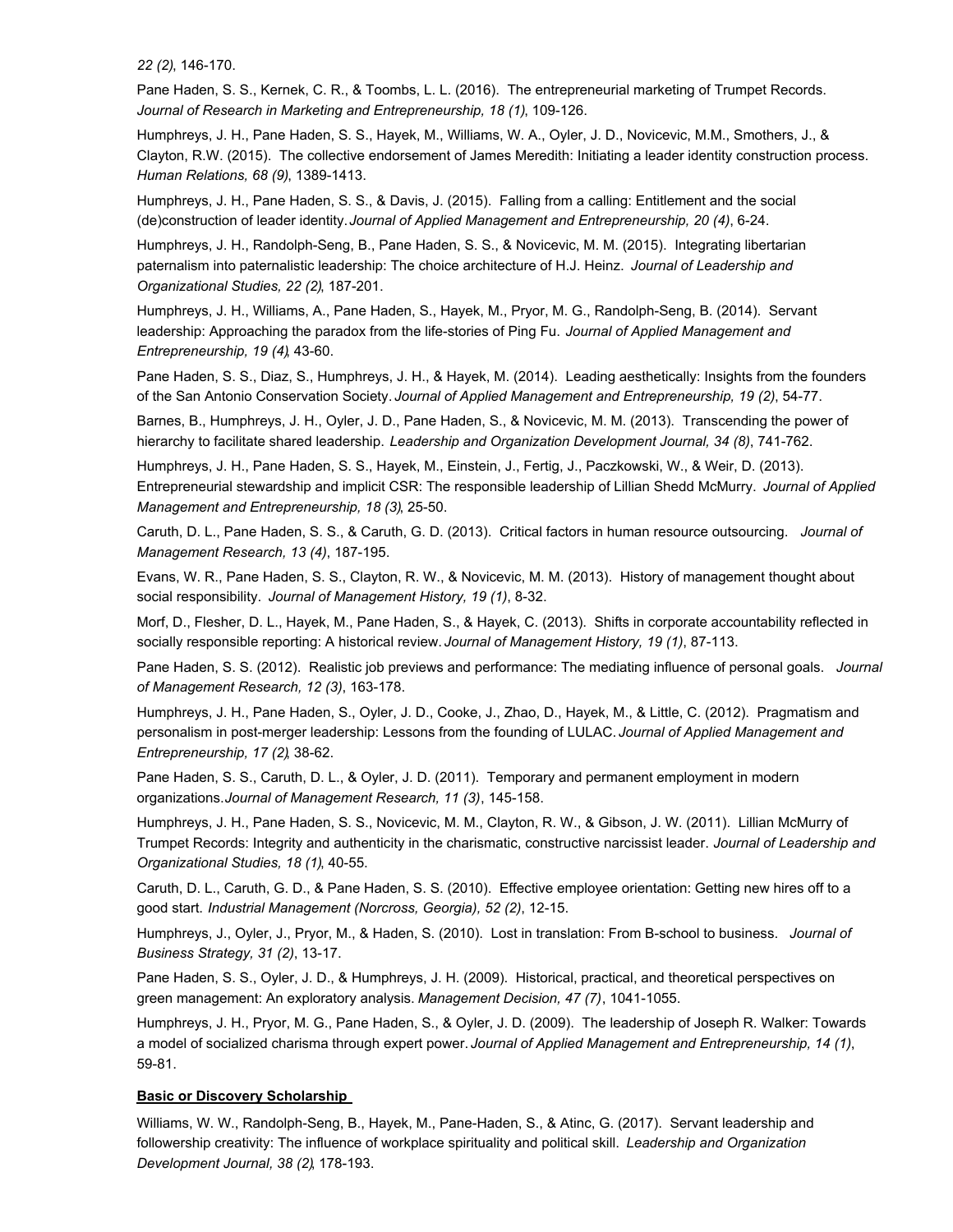### **Books, Monographs, Compilations, Manuals**

### **Books**

Caruth, D. L., Caruth, G. D., & Pane, S. S. (2009). *Staffing the Contemporary Organization*. Westport, CT: Praeger.

### **Presentations of Refereed Papers**

### **International**

Hayek, M., Williams, W. A., Randolph-Seng, B., & Pane Haden, S. S. (2012-2013). *Towards a Model of Social Entrepreneurial Intentions: Evidence from the Case of Daisy Lowe.* Academy of Management, Lake Buena Vista, Florida.

Oyler, J. D., Pane Haden, S. S., & McKinney, A. P. (2008-2009). *The Trickle-Down Effect: Employee Perceptions of Corporate Social Responsibility.* Academy of Management, Chicago, Illinois.

### **Regional**

Pane Haden, S. & Randolph-Seng, B. (2019-2020). *Lessons for Green Management from the Hispanic Civil Rights Movement: A Pseudo-Gap Analysis.* Southern Management Association, Norfolk, Virginia.

Pane Haden, S. S., Humphreys, J. H., Hayek, M., Randolph-Seng, B., & Williams, A. (2012-2013). *Elements of Effective Social Movements: Lessons for Green Management from the Hispanic Civil Rights Movement.* Southwest Academy of Management, Albuquerque, New Mexico.

Humphreys, J. H., Pane Haden, S. S., Oyler, J. D., & Pryor, M. G. (2009-2010). *Authentic Leadership and Constructive Narcissism: The Potential Influence of Substantive Virtue.* Southwest Academy of Management, Dallas, Texas.

Pane Haden, S. S., Caruth, D. L., Pryor, M. G., & Oyler, J. D. (2009-2010, March). *The Best of Times Are Yet to Come: The Transformation of HRM in Relation to Work Motivation.* Southwest Academy of Management, Dallas, Texas.

Oyler, J. D., Pryor, M. G., Humphreys, J. H., & Pane Haden, S. S. (2008-2009). *A Vision for the Future: Bridging the Scientist-Practitioner Divide.* Southwest Academy of Management, Oklahoma City, Oklahoma.

Pane Haden, S., Pryor, M. G., Oyler, J. D., & Toombs, L. A. (2008-2009). *Times Have Changed-A Case of Sexual Harassment and Consequences.* Southwest Case Research Association, Oklahoma City, Oklahoma.

Humphreys, J. H. & Pane, S. S. (2007-2008). *Gender Differences in Emotional Competencies and Charismatic Leadership in the People's Republic of China.* Southwest Academy of Management, Houston, Texas.

McDonald, R. A., Sessions, L. A., Pane, S. S., Gordon, A. E., Crawford, R., Hmieleski, K.M. (2001-2002). *Life Is a Single Degree of Freedom Contrast: Analyzing and Interpreting Interaction Effects.* Southern Management Association, New Orleans, Louisiana.

### **Other Research**

2012-2013: Pane Haden, S. S., & Cooke, J., *Is morale irrelevant? Opinion Piece in MIT Sloan Management Review, 53(2), p. 96.*

2009-2010: Pane Haden, S. S., & Oyler, J.D., *Exploring the phenomenon of helping: A review of Edgar G. Schein's HELPING: How to give, offer, and recieve help.*

2009-2010: Pane Haden, S. S., & Humphreys, J., *Leaders, protect your company's blind side. Opinion piece in BusinessWeek Online, 3/26/10.*

### **Honors & Awards**

# **Honors/Awards**

2016-2017: Outstanding Reviewer Award, Southwest Academy of Management (SWAM) Annual Conference.

2016-2017: Best Article of the Year, Journal of Management History. [Type: Honor] [Category: Research] [Status: Received]

2014-2015: Journal of Management History Award for Best Paper with an International Theme, Academy of Management. [Type: Award] [Category: Research] [Status: Received]

2013-2014: Best Paper Proceedings for the 74th Annual Meeting of the Academy of Management, Academy of Management. [Type: Honor] [Category: Research] [Status: Received]

2011-2012: 2012 Provost Award for Research & Creative Activity, Texas A&M University - Commerce. [Type: Award]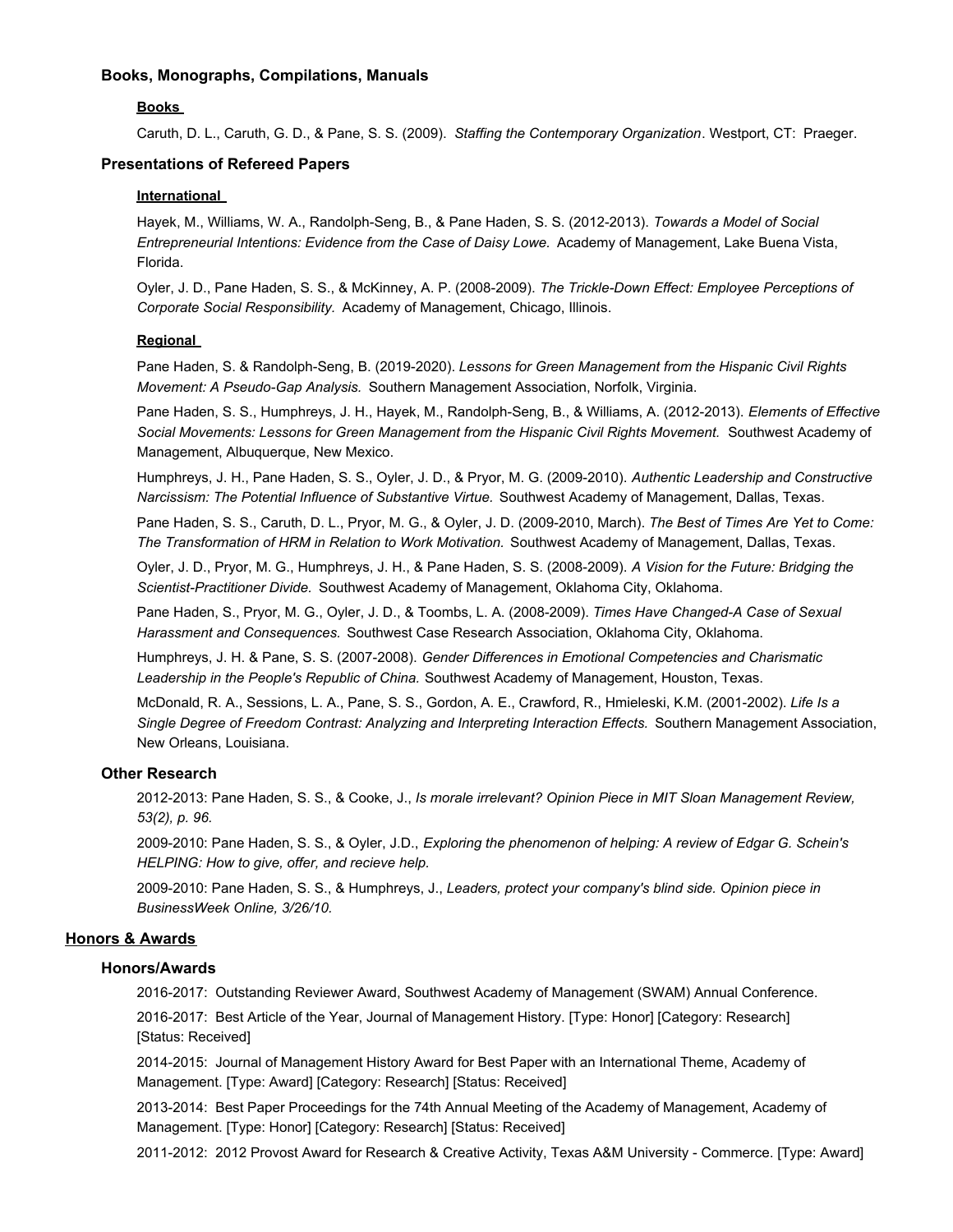[Category: Research] [Status: Received]

2011-2012: Best Paper Proceedings for the 72nd Annual Meeting of the Academy of Management, Academy of Management. [Type: Honor] [Category: Research] [Status: Received]

2011-2012: Halloran Award for Business Ethics and Management History Research Excellence, Academy of Management. [Type: Award] [Category: Research] [Status: Received]

2010-2011: Best Paper Proceedings for the 71st Annual Meeting of the Academy of Management, Academy of Management. [Type: Honor] [Category: Research] [Status: Received]

2010-2011: Halloran Award for Business Ethics and Management History Research Excellence, Academy of Management. [Type: Award] [Category: Research] [Status: Received]

2009-2010: 2010 SAGE Best Leadership Paper Award, Academy of Management. [Type: Award] [Category: Research] [Status: Received]

2008-2009: Paul Hersey Award for Best Paper, Journal of Applied Management and Entrepreneurship. [Type: Award] [Category: Research] [Status: Received]

2007-2008: Best Leadership Paper, Academy of Management. [Type: Award] [Category: Research] [Status: Received]

# **Teaching**

# **Courses Taught**

Texas A&M University-Commerce: MGT 305-Management and Organizational Behavior; MGT 394-Human Resource Management; MGT 497-Seminar in Himan Resource Management; MGT 501-Operations and Organizations; MGT 527-Strategic Management; MGT 585-Management and Organizational Behavior; MGT 592-Current Issues in HRM; MGT 597-Seminar in Human Resource Management

Penn State University-York: BA 322-Individual and Interpersonal Effectiveness for the Business Professional; MGT 331-Management and Organization; MGT 424-Interpersonal Relationships in Organizations

### **Teaching Activities and Efforts toward Continuous Improvement**

2018-2019 - Every two years, I teach the MGT 592: Seminar in HRM to the MSM cohort at L3. L3 likes that we tweak our existing courses to tailor them to their needs as an organization. This year (fall 2018) I created 5 new assignments for the cohort (different from the assignments I used in the previos 3 cohorts that I have taught there). Each assignment (one on HR strategy, one on contingent employment, one on training, one on pay/incentives, and one on performance appraisal/management) included an element specific to L3 and encouraged/prompted students to meet with L3 personnel who worked in the various HR functions and gather information. The final project also prompted this communication. Finally, I also worked with Tom Brown and Ed Savage to get guest speakers (HR personnel from the specific HR areas) to come at the beginning of each class to share how things were actually done at L3. Based on some interviewing we did last spring with previous L3 cohort graduates, this coordinated effort (that I had used in the past semesters) was deemed extremely valuable to the students so I made sure to do this again and make sure that a speaker came in to discuss every topic this time around.

Other Teaching Activities.

2017-2018 - MGT 394 Summer 2018-Course Self-Evaluation. I have uploaded a completed evaluation in a PDF file. Assurance of Learning - Teaching.

2013-2014 - Thesis / Dissertation Committee - Chair.

2012-2013 - Thesis / Dissertation Committee - Member.

### **Service**

### **Texas A&M University-Commerce**

### **Department Assignments**

### **Chair:**

2016-2017: Faculty Search Committee-Department of Management

2013-2014: Faculty Search Committee-Department of Marketing and Management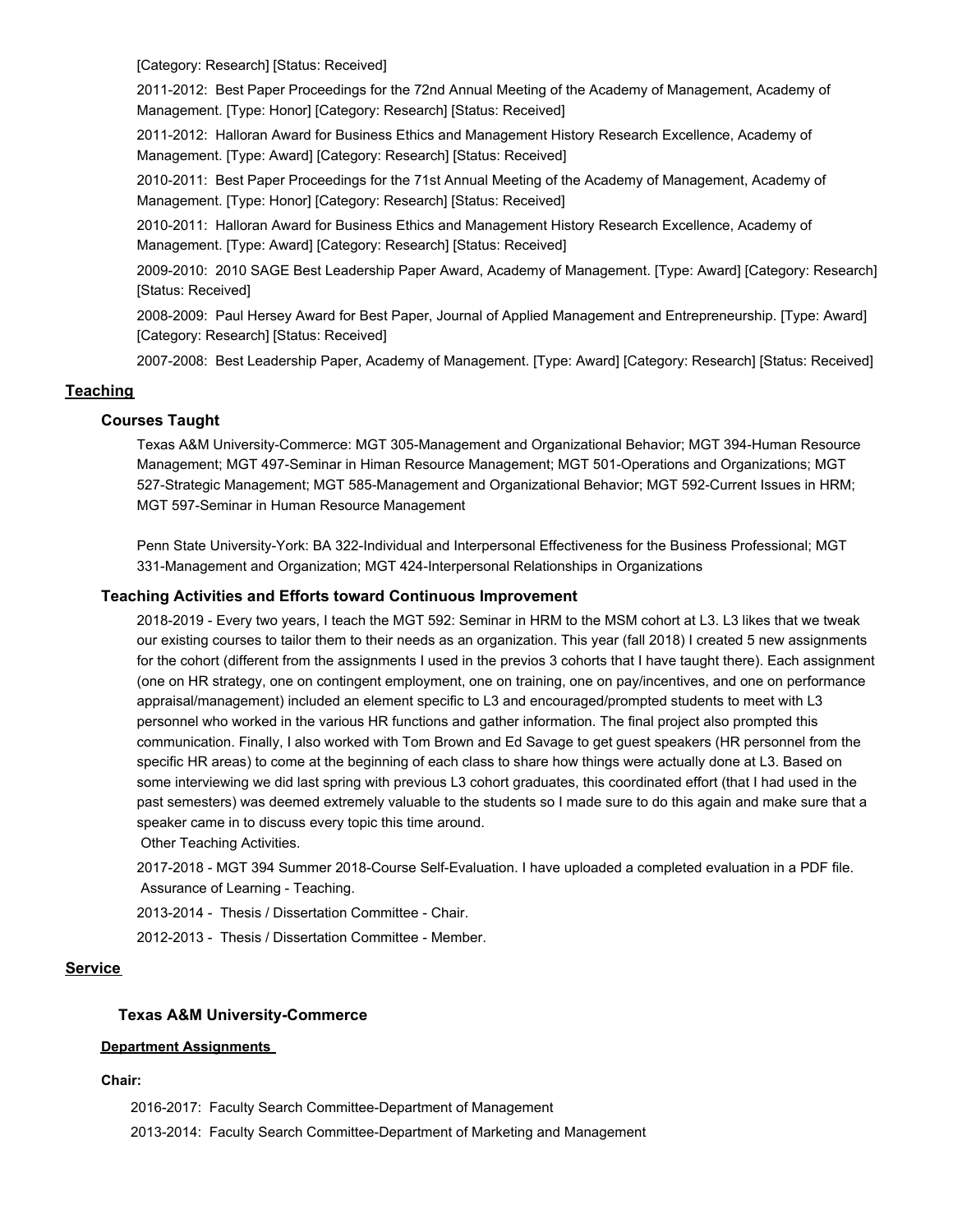#### **Member:**

2015-2016: Faculty Search Committee-Department of Management

#### **College Assignments**

#### **Chair:**

| 2018-2019: Scholarship and Faculty Credentialing Committee   |
|--------------------------------------------------------------|
| 2017-2018: COB Faculty Credentials and Development Committee |
| 2012-2013: College of Business Scholarship Committee         |

#### **Member:**

|  | 2016-2017: COB Faculty Committee                                                   |
|--|------------------------------------------------------------------------------------|
|  | 2015-2016: College of Business Tenure and Promotion Committee                      |
|  | 2015-2016: Faculty Search Committee-Department of Accounting                       |
|  | 2014-2015: Faculty Search Committee-Department of Economics and Finance            |
|  | 2014-2015: Faculty Search Committee-Department of Marketing and Business Analytics |
|  |                                                                                    |

### **University Assignments**

### **Committee Member:**

2018-2019: Undergraduate Research and Travel Grant Committee

2015-2016: Social Work Program Review Committee

### **Service to the Profession**

### **Board Member: PRJ Editorial Review Board**

2018-2019: Journal of Applied Management and Entrepreneurship (International). I became a member of the JAME editorial board in Summer 2009 and am currently still a member.

2018-2019: Management Decision (International). I joined the editorial advisory board of Management Decision in Spring 2014 and I am currently still a member and review manuscripts.

2018-2019: Journal of Management History (International). I became a member of the JMH Editorial Advisory Board in the Fall 2015 and am presently (2018) still a member.

### **Chair: Conference / Track / Program**

2018-2019: Academy of Management (International). I just completed serving my fifth and final year as a member of the Management History Division Executive Committee of the Academy of Management. My title was the "Past Division Chair" and I was responsible for running the election and completing the MH Division thematic book series for publication.

2017-2018: Academy of Management (International). From August 2017-August 2018, I served as the Chair of the Management History Division of AOM.

2016-2017: Academy of Management (International). From August 2016-August 2017, I served as the Division Chair-Elect for the Management History Division of AOM.

2015-2016: Academy of Management (International). From August 2015-August 2016, I served as the Program Chair for the Management History Division of AOM.

2014-2015: Academy of Management (International). From August 2014-August 2015, I served as the Professional Development Workshop (PDW) Chair for the Management History Division of AOM.

2012-2013: Southwest Academy of Management (Regional). I was the Organizational Behavior (OB) Track Chair for SWAM this year.

### **Reviewer - Article / Manuscript**

2016-2017: Academy of Management (International). I reviewed papers for the Management History Division in 2014, 2015, and 2017 (2016 I was the program chair and reviewed all of the submissions).

2013-2014: Southwest Academy of Management (Regional). I reviewed three manuscripts for the OB and Developmental Tracks.